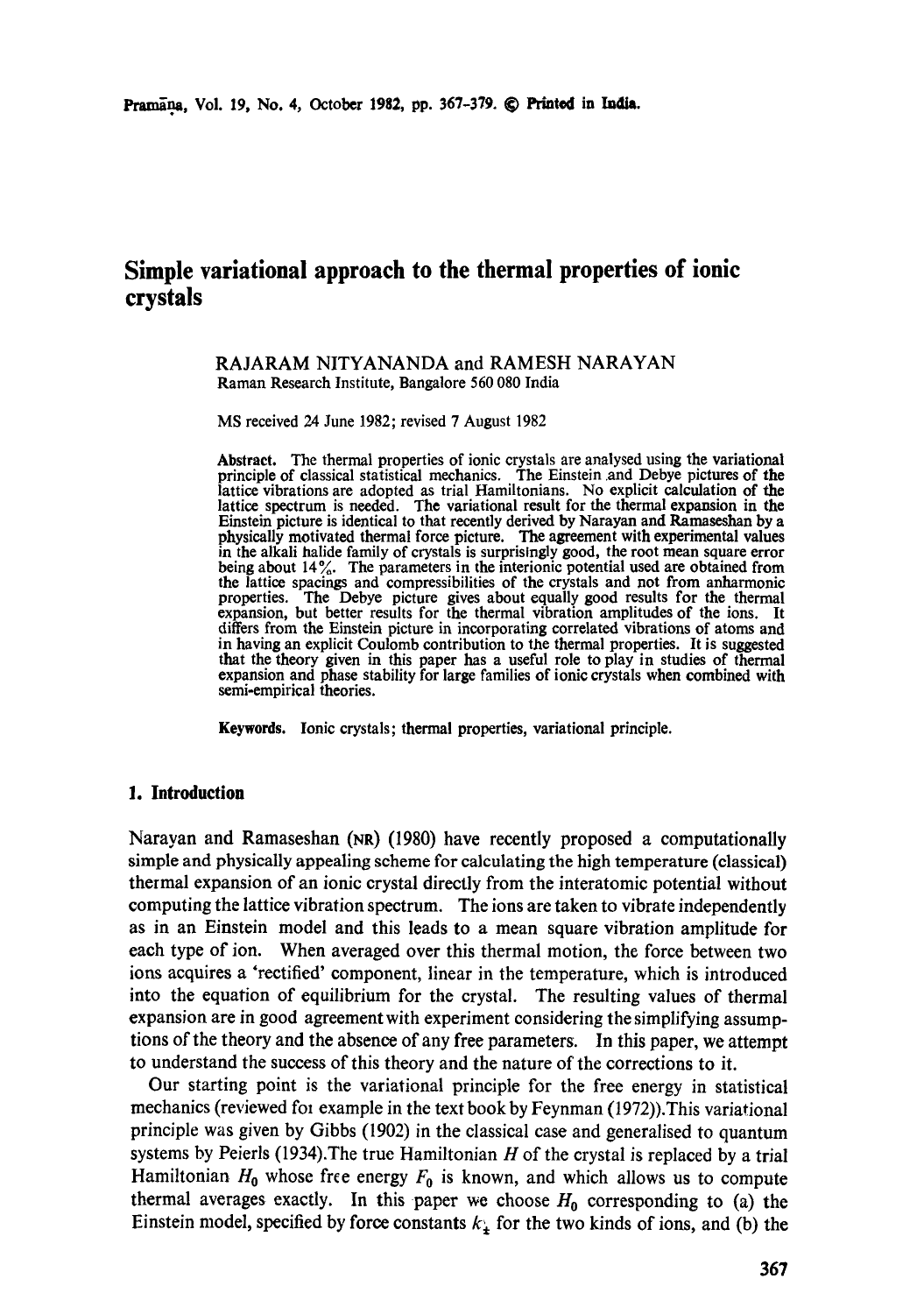## 368 *Rajaram Nityananda and Ramesh Narayan*

Debye model, specified by the velocities  $c_t$  and  $c_t$  of longitudinal and transverse waves. We calculate  $\langle H - H_0 \rangle_0$  which is the average of the difference between the true and trial Hamiltonians, computed using  $H_0$ . (The angular brackets denote a thermal average). The variational principle states that we can add  $\langle H - H_0 \rangle_0$ to  $F_0$  to get an upper bound for the free energy F of the true Hamiltonian H.

$$
F \leqslant F_0 + \langle H - H_0 \rangle_0 = \langle H \rangle_0 - TS_0, \tag{1}
$$

 $S_0$  is the entropy corresponding to  $H_0$  given by  $TS_0 = \langle H_0 \rangle_0 - F_0$ . Minimising the right hand side of (1) with respect to the parameters  $k_{\pm}$  (for the Einstein model) or  $c_{i,t}$  (for the Debye model) gives us the best value of the free energy, though not necessarily of its derivatives. We discuss the Einstein model in the next section and the Debye model in § 3.

### **2. The Einstein model**

The entropy of an oscillator of mass  $m$ , force constant  $k$  and frequency  $\nu$  is given by

$$
S = k_B \ln\left(\frac{T}{\nu}\right) = k_B \ln\left(\frac{T}{2\pi}\sqrt{\frac{m}{k}}\right),\tag{2}
$$

where  $k_B$  is the Boltzmann's constant. Here and later we omit terms not depending on the lattice spacing since these do not affect thermal expansion. For the same reason the kinetic energy is also omitted in what follows. By the earlier discussion, the trial free energy using the Einstein model is given by

$$
F_t = \langle H \rangle_0 - 3 N k_B T \left( \frac{1}{2} \ln k_+ + \frac{1}{2} \ln k_- \right) \tag{3}
$$

where N is the number of ion pairs in the crystal. We need to evaluate  $\langle H \rangle_0$  which is the true crystal potential averaged over the motion of Einstein oscillators. For this we introduce  $x_1, y_1, z_2$ , the Cartesian components of the displacements of positive and negative ions from their sites in the lattice. As is usual in lattice dynamics, we expand the potential energy as a function of these displacements, the zero order term being the potential energy of the ideal static lattice.

$$
U = U_0(r) + li. + qd. + cu. + qt. + \dots \tag{4}
$$

In (4) we have just indicated schematically the terms which are linear, quadratic, cubic and qnartic in the displacements. The linear terms vanish in the high symmetry structures such as NaCI and CsCI which are considered here. Since we need the thermal average of (4), clearly the cubic terms do not contribute. The mean square of any Cartesian component of the displacement of the ion is given by  $k_B T/k_A$ for the Einstein model, while the product of two different components or the displacements of two different ions averages to zero. Thus among the quadratic terms in (4), only those of the form  $\sum_{i} (x_i^2 + y_i^2 + z_i^2)_+$  survive. The coefficient of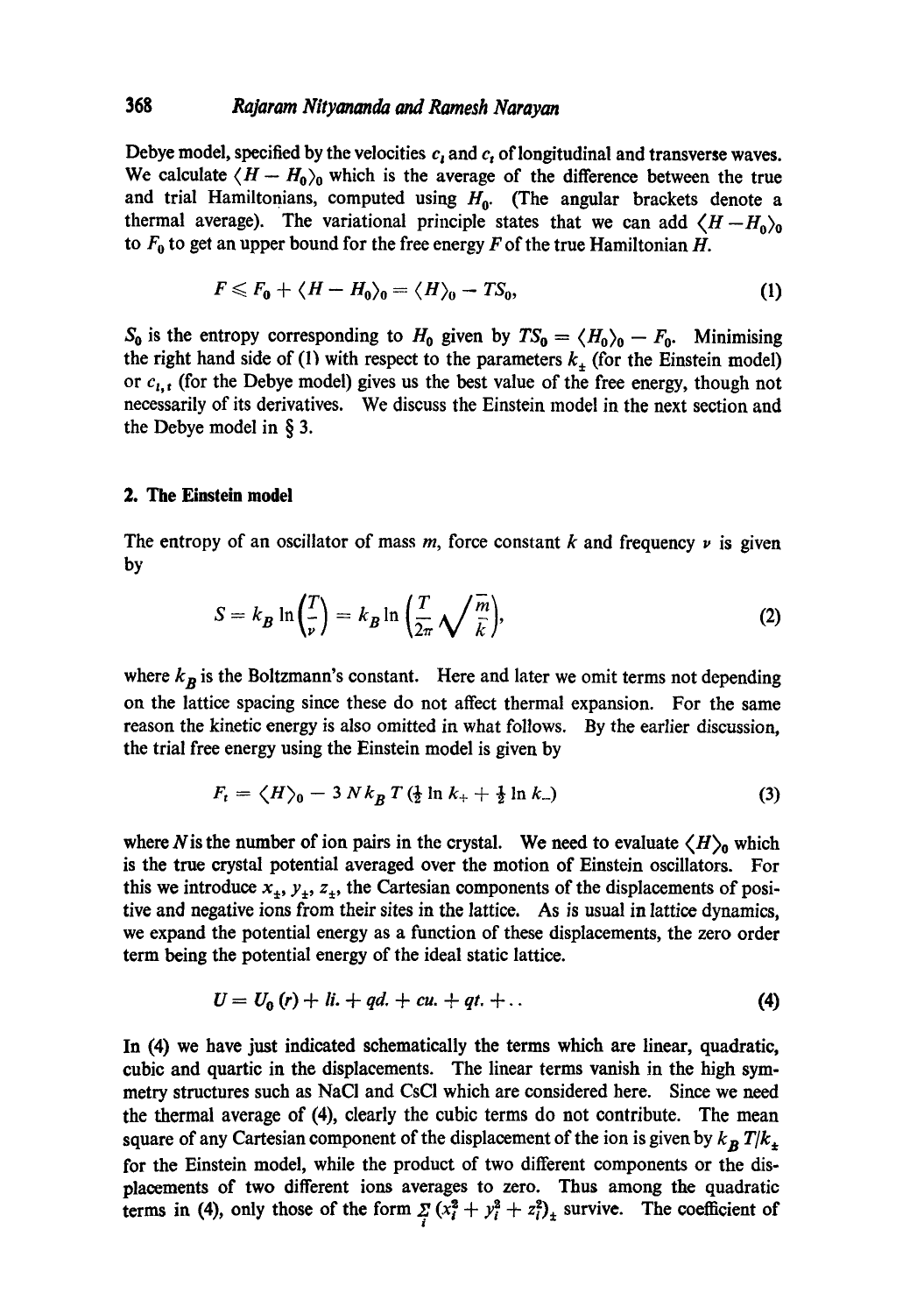such a term is the second derivative of the potential energy of the crystal with respect to the displacement of one atom, the others being held fixed. This is just the quantity which occurs in the NR theory and is easily calculated as follows. Let  $W<sub>+</sub>$  be the combined repulsion and van der Waals energy for a nearest neighbour unlike ion pair (separated by r) and  $W_{++}$  and  $W_{--}$  that for second neighbour like ion pairs (separated by 2br). Let  $n_1$  and  $n_2$  denote the number of first and second neighbours (taken to be the same for both types). The average of the quadratic terms is then found to be

$$
\langle qd \rangle_0 = \frac{Nn_1}{2} (\nabla^2 W_1)_r \left( \frac{k_B T}{k_+} + \frac{k_B T}{k_-} \right) + \frac{Nn_2}{2} \left\{ (\nabla^2 W_{++})_{2^{b}} \frac{k_B T}{k_+} + (\nabla^2 W_{--})_{2^{b}} \frac{k_B T}{k_-} \right\}.
$$
\n(5)

In equation (5) the potential  $W_{+-}$  between nearest neighbours is to be evaluated at r, while  $W_{++}$  and  $W_{--}$ , which act between second neighbours, are to be evaluated at *2br.* This is also true of the derivatives of the potential with respect to distance like  $\nabla^2 W_{++}$ , etc., as indicated by the suffixes r and 2br. There is no contribution to (5) from the Coulomb potential since its Laplacian vanishes.

Liebfried and Ludwig (1961) have shown that the contribution of the quartic terms to the free energy is of order  $(k_BT)^2$ . As also discussed by these authors, there is a contribution to the free, energy, also of order  $(k_BT)^2$ , coming from the *square* of the cubic term. This is a fluctuation effect not included in the right side of equation (1). We therefore choose to exclude the contributions of the quartic terms from this point. Substituting (5) and (4) into the trial free energy (3) one obtains

$$
F_t = U_0(r) + \frac{Nn_1}{2} \cdot (\nabla^2 W_{+-}) \left( \frac{k_B T}{k_+} + \frac{k_B T}{k_-} \right) + \frac{n_2 N}{2} \left[ (\nabla^2 W_{++}) \left( \frac{k_B T}{k_+} \right) + (\nabla^2 W_{--}) \left( \frac{k_B T}{k_-} \right) \right] - 3N \frac{k_B T}{2} (\ln k_+ + \ln k_-). \tag{6}
$$

We minimise  $F_t$  with respect to the parameters  $k_+$  and  $k_-$  to obtain the " best " free energy  $F_v$ . The result is

$$
k_{+} = \frac{n_{1} \nabla^{2} W_{+-} + n_{2} \nabla^{2} W_{++}}{3} \equiv K_{+}, \tag{7a}
$$

$$
k_{-} = \frac{n_1 \nabla^2 W_{+-} + n_2 \nabla^2 W_{--}}{3} = K_{-},
$$
 (7b)

$$
F_v = U_0(r) - \frac{3Nk_BT}{2} (\ln K_+ + \ln K_-). \tag{7c}
$$

Terms not depending on r have been omitted in (7c). Minimising the variational free energy  $F_v$  with respect to r gives the equilibrium lattice spacing at each tempera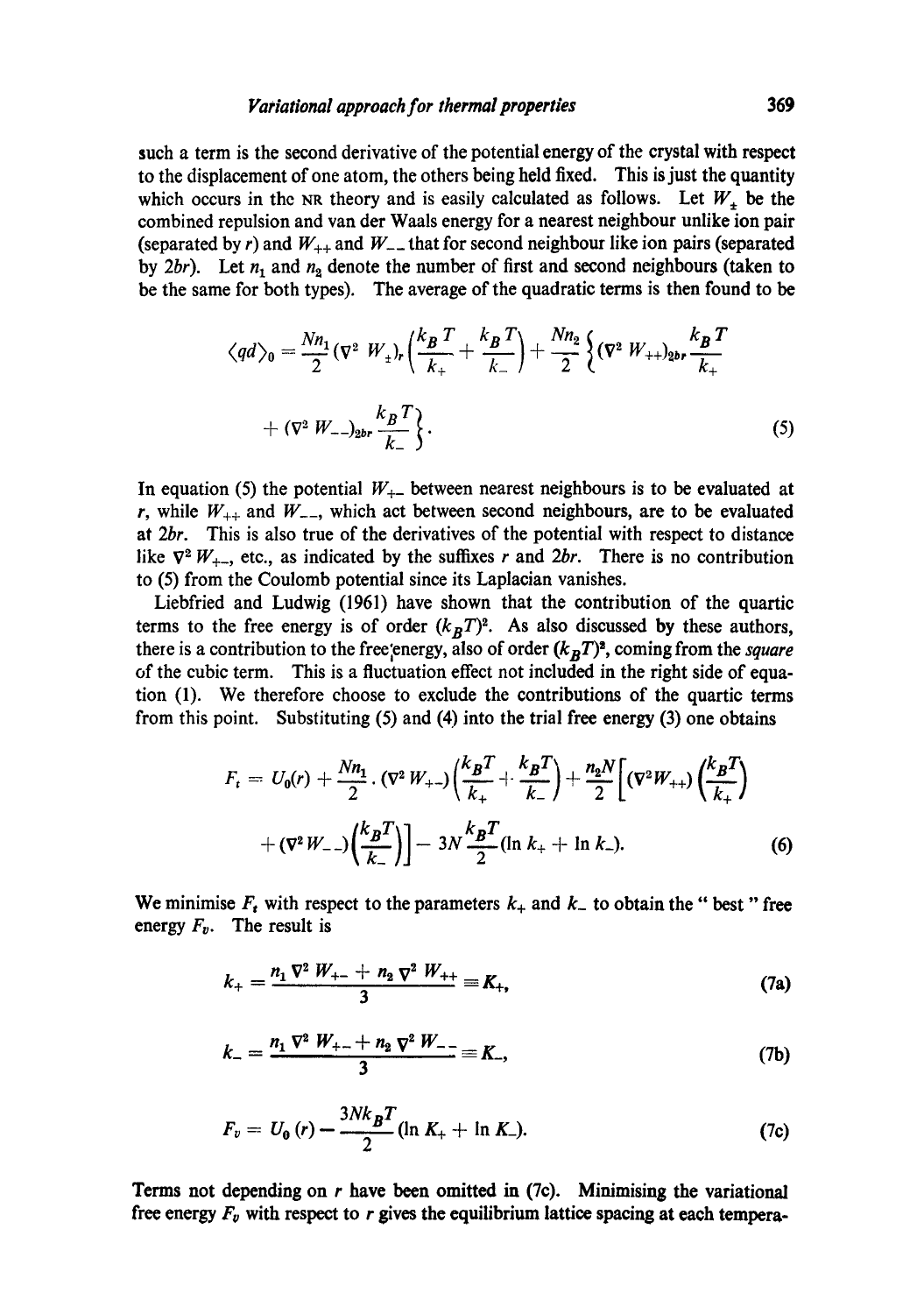ture and differentiating this equilibrium condition with respect to  $T$  gives the thermal expansion. The result is

$$
a = \frac{1}{r} \frac{dr}{dT} = \frac{-3k_B (K'_+ / K_+ + K'_- / K_-)}{2r \left[ U''_0(r) + \frac{3k_B T}{2} \left( \frac{K_+ K''_+ - K'^2}{K^2_+} \right) + \left( \frac{K_- K''_- - K'^2}{K^2_-} \right) \right]}
$$
(8)

where the primes denote differentiation with respect to  $r$ , the nearest neighbour distance. This is the equation derived by NR from their intuitive force picture, now emerging from a variational free energy picture. Strictly speaking one should omit the term of order  $k_B T$  in the denominator of (8) since neglected effects such as the cubic and quartic terms in the potential also give contributions of the same order. However, these terms represent a well-defined physical effect, *viz.,* the temperature dependence of the (quasi) harmonic frequencies induced by the volume change. We have chosen to retain this term and compare with the room temperature data for reasons explained in section 4.

### **3. The Debye model**

We next consider the Debye picture of lattice vibrations, with a doubly degenerate transverse branch with frequency  $\omega = c_t k$  and a longitudinal branch with  $\omega = c_t k$ , both terminating at  $k = k_D$ , the Debye cut off wave vector. In such a description, the optical modes of the crystal lying in the second Brillouin zone are being approximated by those modes which lie in the outer half of the volume of the Debye sphere in k-space. The Debye approximation undoubtedly overestimates the dispersion of these modes just as the Einstein model neglects dispersion altogether. These two extremes may be expected to bracket the real situation. We thus have, equating the total number of modes to the number of degrees of freedom,

$$
3. \frac{4\pi}{3} (k_D/2\pi)^3 = 6 N \tag{9}
$$

Here  $N$  is the number of ion pairs per unit volume. For convenience we relate the volume per ion pair v to the nearest neighbour distance r by setting  $v = \lambda r^3$ .  $(\lambda = 2$ for the NaCl structure and  $(8/3 \sqrt{3})$  for the CsCl structure). The new features introduced in the Debye picture are (a) There is correlation between the displacements of different atoms and so we need to retain terms involving products of two such displacements when we average equation (4). (b) The second derivatives of the potential parallel and perpendicular to a bond no longer occur with equal coefficients since longitudinal and transverse waves travel with different velocities (for details see the Appendix). Thus, even the Coulomb interaction makes a contribution. (c) Anions and cations have the same amplitude of vibration since the Debye model envisages an elastic continuum in which they move together. However, we expect on physical grounds that the predicted vibration amplitudes will be greater than in the Einstein picture since neighbouring atoms can now move coherently and there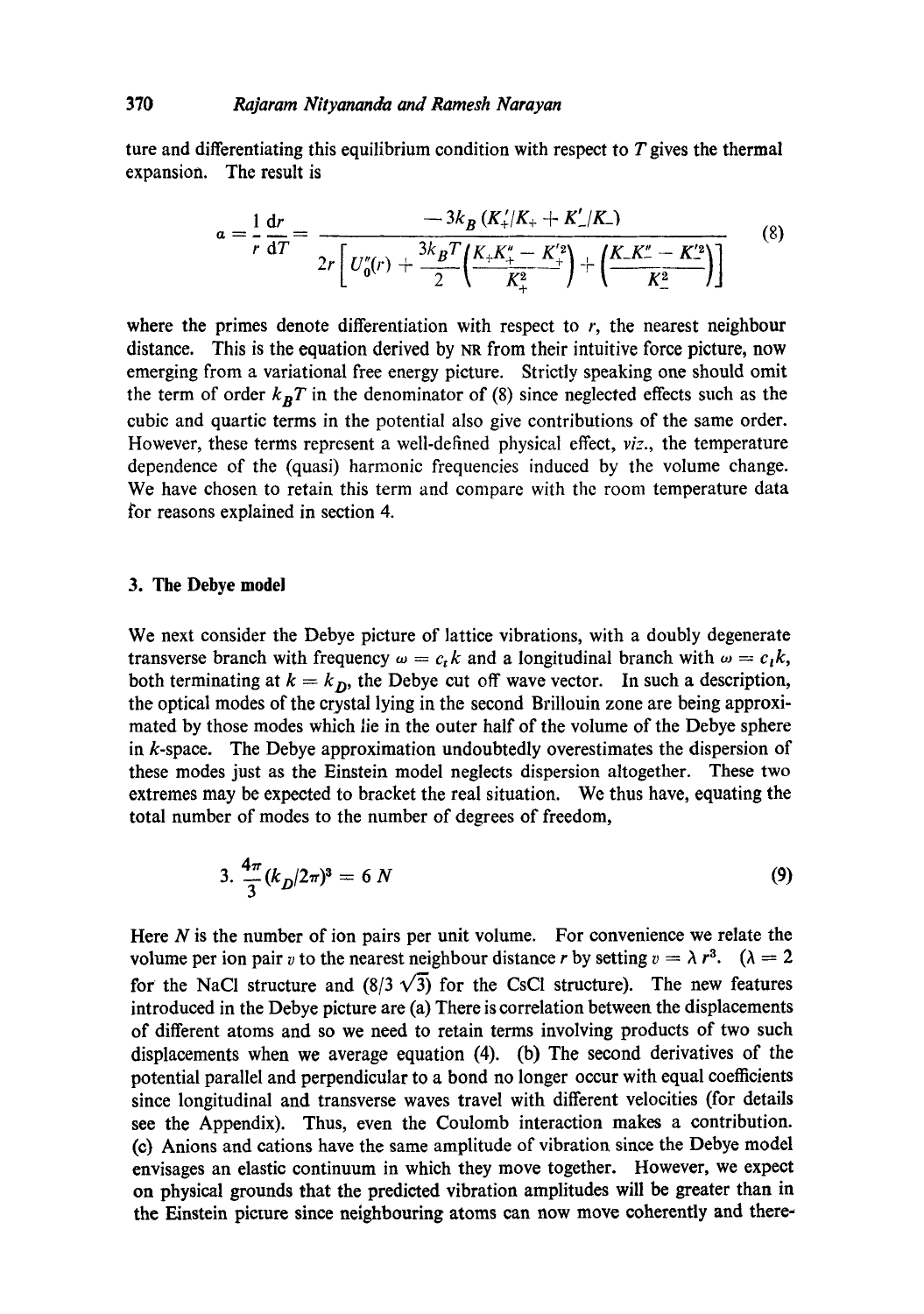fore out of each other's way. The detailed calculation of the variational free energy for the Debye model is given in the Appendix and we only quote here the final result for the thermal expansion. First we define two quantities  $K_t$  and  $K_t$  with dimensions of energy length<sup>-2</sup> which play the same role for longitudinal and transverse waves as  $K_{+}$  do in the Einstein model for the vibrations of positive and negative ions.

$$
K_{i} = l_{1} W_{+-}'' + l_{2} \frac{W_{+-}'}{r} + l_{3} (W_{++} + W_{-}') + l_{4} \left(\frac{W_{++}'}{R} + \frac{W_{--}'}{R}\right) - \frac{Ce^{2}}{r^{3}},
$$
  

$$
K_{t} = t_{1} W_{+-}' + t_{2} \frac{W_{+-}'}{r} + t_{3} (W_{++}' + W_{--}') + t_{4} \left(\frac{W_{++}'}{R} + \frac{W_{--}'}{R}\right) + \frac{Ce^{2}}{r^{3}} (10)
$$

 $R = 2br =$  second neighbour distance.

The numerical coefficients  $l_1 - l_4$ ,  $t_1 - t_4$  and C are tabulated in the Appendix for the two structures of interest--NaCl and CsCl. They are related to the correlation function (in the Debye model) for longitudinal and transverse vibrations of atoms. In terms of  $K_t$  and  $K_t$  the final formula for the thermal expansion  $\alpha$  has a very similar structure to (8)

$$
a = -k_B \frac{\left[\frac{K'_l}{K_l} + \frac{2K'_l}{K_l}\right]}{r \left[ U''_0(r) + k_B T \left\{ \frac{K_l K''_l - K'^2_l}{K_l^2} + 2 \frac{K_l K''_l - K'^2_l}{K_l^2} \right\} \right]}
$$
(11)

#### **4. Comparison with experiment**

Table 1 shows the results of calculations with equations  $(8)$  and  $(11)$  compared to the measured values of 3a (volumetric expansion) in crystals of the alkali halide family. The repulsion potential used is that of Narayan and Ramaseshan (1977, 1978) which is derived from the lattice spacings and compressibilities of these crystals. Thus there is no input based on anharmonic properties at all. Wherever experimental data are available for the mean square vibration amplitudes of atoms in these crystals, we have compared them to the calculated values. The overall agreement in both the theories is good, with the Einstein model results for  $\alpha$  being in fact better! However, one must bear in mind that obtaining theoretical values at room temperature would require determining terms of order  $(k_B T)^2$  in the free energy. As mentioned before  $(6)$  this cannot be done within the variational framework. One can of course extrapolate the measured data to absolute zero to obtain the classical crystal values. We have not performed the detailed fits required for this purpose which involve separating oi allowing for the quantum regime as well as the higher temperature regime in which terms of order  $(k_B T)^3$  in the free energy enter (Leadbetter *et al* 1969). A quick look at the data suggests that the values extrapolated to 0°K would be about  $10\%$  to  $20\%$  lower than the room temperature values. Thus it is possible that the Debye theory is giving us marginally better agreement than the Einstein theory. It is also clear that the errors are not random, varying systematically across the family.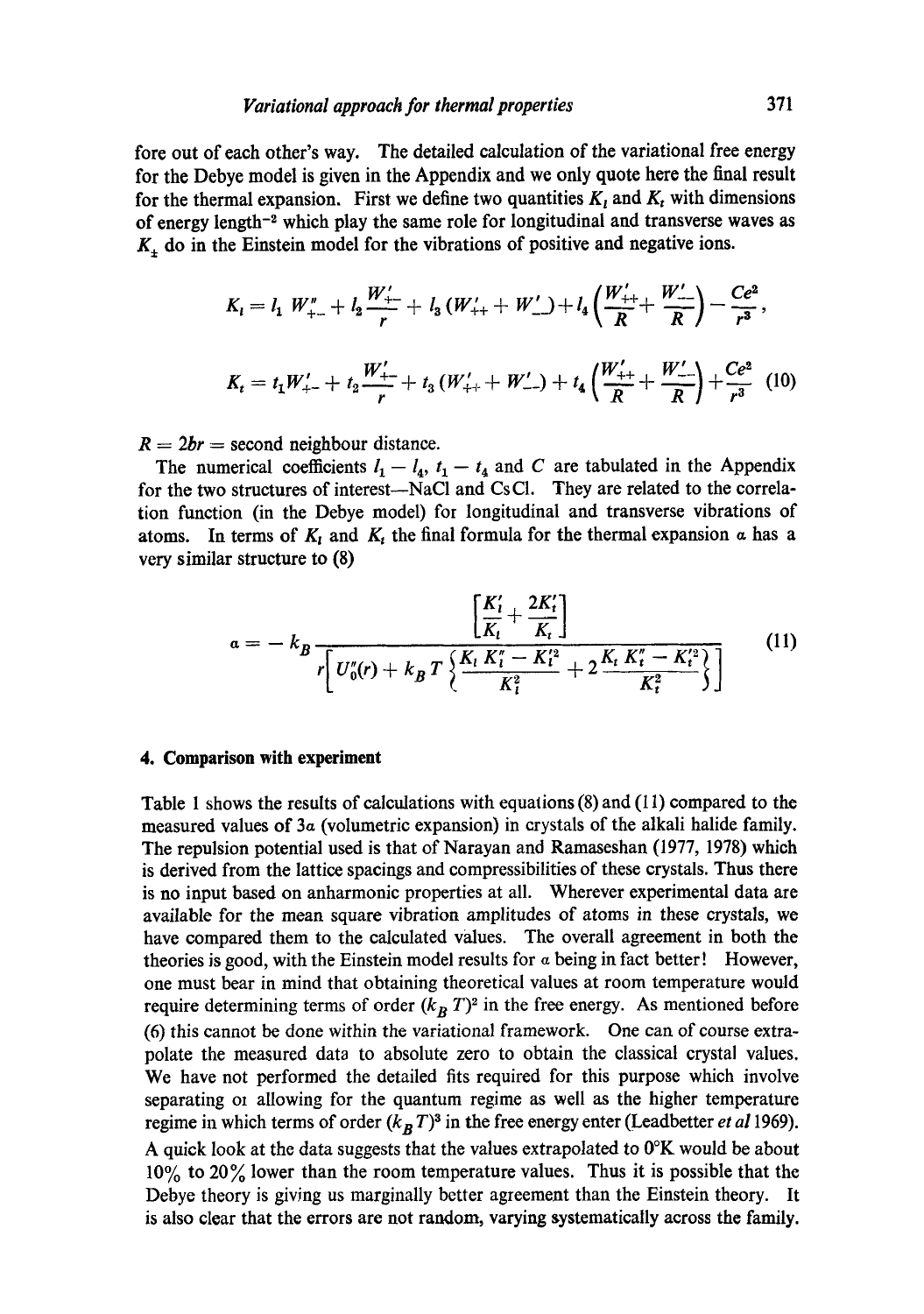| cory with experiment for the volumetric expansion 3a and the root mean squar-<br>į<br>in a little dag<br>- value and anion. (The Debye theory predicts equal amount<br>Ay and the Debye theory with<br>he suffixes $\pm$ refer to the cation an<br>The first car of<br>t |
|--------------------------------------------------------------------------------------------------------------------------------------------------------------------------------------------------------------------------------------------------------------------------|
|                                                                                                                                                                                                                                                                          |
|                                                                                                                                                                                                                                                                          |
|                                                                                                                                                                                                                                                                          |

|                               | Experimental <sup>a</sup>  |                          | Errors in calculated $3\alpha$ ( $\frac{9}{6}$ ) |                                                                          |                                     | Experimental rms<br>amplitudes (A)                       |                         | Calculated Amplitude (A)          |                                             |
|-------------------------------|----------------------------|--------------------------|--------------------------------------------------|--------------------------------------------------------------------------|-------------------------------------|----------------------------------------------------------|-------------------------|-----------------------------------|---------------------------------------------|
| Crystal                       | Structure $3a \times 10^4$ |                          |                                                  |                                                                          |                                     |                                                          |                         | Einstein                          |                                             |
|                               |                            |                          |                                                  | Einstein Debye Simple Theory<br>equation (8) equation (11) equation (13) | $\sqrt{\bar{x}_+^2}$                | $\sqrt{\frac{1}{x}}$                                     | $\sqrt{\vec{x}}$        | ダン                                | Debye<br>ぶく                                 |
| <b>HEAHERANDA ERRA ESCALA</b> |                            | 2.9<br>$\mathbf i$       | $-9.2$                                           | $-15.9$                                                                  |                                     |                                                          | 088                     | $-071$                            |                                             |
|                               |                            | 6.2<br>Ï                 | $-12.8$                                          | $-22.0$                                                                  |                                     |                                                          |                         |                                   | 0.104                                       |
|                               |                            | $-10-4$                  | $-16-7$                                          | $-27.1$                                                                  |                                     |                                                          |                         | 0.092                             |                                             |
|                               |                            | 13.4<br>ī                | $-19.0$                                          | $-32.8$                                                                  |                                     |                                                          | 0.128<br>0.148<br>0.185 |                                   |                                             |
|                               |                            | $6\cdot$                 | 5.8                                              | 7.7                                                                      |                                     |                                                          |                         | $0 - 121$                         | 833827788568878628878<br>555655555555555555 |
|                               |                            | $5-0$                    |                                                  |                                                                          | $0.104$<br>$0.142c$                 | $0.106b$<br>$0.132c$                                     | 0.095                   | 0.086                             |                                             |
|                               |                            |                          | $\ddot{1}$                                       | $-3.6$<br>- 6.6                                                          |                                     |                                                          | 0.118                   | $01 -$                            |                                             |
|                               |                            | $\overline{c}$<br>ı      | ē                                                |                                                                          |                                     |                                                          | 0.125                   |                                   |                                             |
|                               |                            | $\mathbf{r}$             | $\boldsymbol{\ddot{z}}$                          | $-9.9$                                                                   |                                     |                                                          | 0.153                   | 3133<br>3123<br>30001116<br>31116 |                                             |
|                               |                            | 3.3                      | $\ddot{\cdot}$                                   | $\ddot{ }$                                                               |                                     |                                                          | 0.101                   |                                   |                                             |
|                               |                            | 21.8                     | 14.2                                             | $\overline{6}$                                                           | 0.165c                              | 0.165c                                                   |                         |                                   |                                             |
|                               |                            | 14.8                     |                                                  |                                                                          |                                     |                                                          | $0.119$<br>$0.126$      |                                   |                                             |
|                               |                            | $3.7$<br>$7.7$<br>$26.7$ | 7.5                                              | $\frac{1}{4}$ + 6                                                        |                                     |                                                          |                         |                                   |                                             |
|                               |                            |                          | $\mathbb{C}$                                     | $\ddot{5}$                                                               |                                     |                                                          | 0.141<br>0.096<br>0.116 | 0.128                             |                                             |
|                               |                            |                          | 18.5                                             | $\ddot{2}$                                                               | 0.1704                              | 0.1764                                                   |                         |                                   |                                             |
|                               |                            |                          | $19-0$                                           | 21.7                                                                     |                                     |                                                          |                         | 0-110<br>0-113<br>0-124           |                                             |
|                               |                            | 12.7                     | 5.8                                              |                                                                          |                                     |                                                          | 0.125                   |                                   |                                             |
|                               |                            |                          |                                                  | $\ddot{1}$                                                               |                                     |                                                          | 33                      |                                   |                                             |
|                               |                            | $10-2$                   | $-19.8$                                          | 17.6                                                                     |                                     |                                                          | 0.093                   | 0.092                             |                                             |
|                               |                            | 23.8                     | $-29.0$                                          | $\ddot{\cdot}$                                                           |                                     |                                                          | 0.116                   |                                   | $0 - 152$                                   |
|                               |                            | $-16.9$                  | $-22.0$                                          | 3.3                                                                      |                                     |                                                          | 0.124                   |                                   |                                             |
|                               |                            | $-16.2$                  | 21.4                                             | 5.5                                                                      | $0.149e, f$<br>$0.158f$<br>$0.158f$ | $0.153e^{f}$<br>0.170 <sup>r</sup><br>0.164 <sup>r</sup> | $-132$                  | 111<br>1114<br>1117<br>1117       | 0.159<br>0.166                              |
|                               | rms error $\%$             | $\frac{14}{1}$           | 14.5                                             | 15.5                                                                     |                                     |                                                          | $26 - 2$                |                                   | $\overline{\cdot}$                          |
|                               | Mean error %               | $\ddot{•}$               | 5.3<br>ì                                         | $-0.9$                                                                   |                                     |                                                          | $-25 - 1$               |                                   | $\frac{8}{1}$                               |
|                               |                            |                          |                                                  |                                                                          |                                     |                                                          |                         |                                   |                                             |
| .<br>.<br>.                   |                            |                          |                                                  |                                                                          |                                     |                                                          |                         |                                   |                                             |

a: Tosi (1964); b: Sharma (1974); c: Viswamitra and Jayalakshmi (1970); d: Jarvinen and Inkinen (1967); e: Barnea and Post (1966); f: Agarwal et al (1975). a: Tosi (1964); b: Sharma (1974); c: Viswamitra and Jayalakshmi (1970); d: Jarvinen and Inkinen (1967); e: Barnea and Post (1966); f: Agarwal *et al* (1975).

# 372

# Rajaram Nityananda and Ramesh Narayan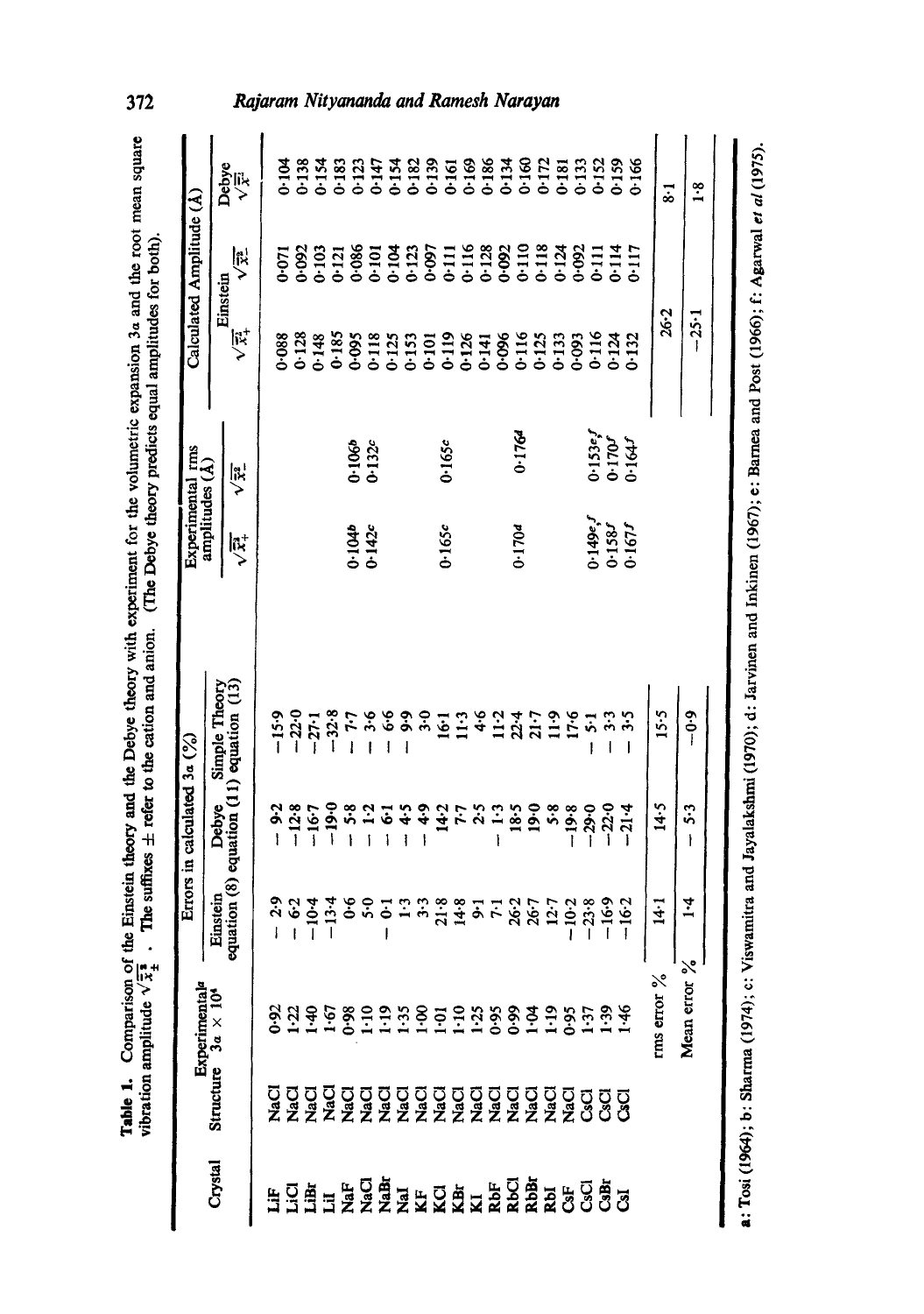While we have no explanation for this systematic variation, it is worth noting that the thermal expansion is dominated by the third derivative of the repulsion energy [from the  $K'$  terms in (8) and (11)]. The lattice spacing and compressibility determine only the first two derivatives, and the third derivative used is obtained from these by assuming an exponential form for the potential for all the ions. For example, the  $(1/r)^n$  form of repulsion would give a third derivative higher by  $1/n$  i.e., approximately 10%. It is therefore surprising that such a simple form of 'the potential combined with the simplified theory of this paper can give agreement at the  $15\%$ level. Certainly, it will require more accurate potentials, quite apart from a more refined theory, to improve this agreement. Some of the available data on atomic vibrations in the alkali halides are given in table 1. These can be compared with the root mean square amplitudes of vibration at 300 K for the anion and cation of each crystal, calculated both in the Einstein and Debye pictures. As expected, the vibration amplitudes are too low in the Einstein picture, while the Debye picture, which allows for correlated motion of neighbours, gives results closer to experiment. On the other hand, the Debye model forces the amplitudes of vibration of anion and cation to be equal while the Einstein model can give different values especially when second neighbour effects become important. (For a model with only nearest neighbour and Coulomb forces the two amplitudes are rigorously equal in the classical, high temperature regime). In general, the experimental vibration amplitudes are nearly equal for the two ions, once again suggesting that the Debye theory is better. It is interesting that the 25 % lower vibration amplitude in the Einstein model has *not* led to a corresponding systematic error in the thermal expansion. This is because the "thermal pressure" tending to dilate the crystal depends not only on vibration amplitudes but on correlations as well and the combined effect of these two on the thermal expansion (or more strictly on the free energy) has come out correctly thanks to the variational principle.

### **5. Simplified form of the theory**

In the expressions (8) and (11) for the thermal expansion, we find derivatives of the potential to various orders. In the pair potentials  $W_{+-}$ ,  $W_{++}$  and  $W_{--}$ , the leading term is the repulsion which is usually modelled in the form of  $\exp(-r/\rho)$  where  $\rho$  is a constant for each crystal. Neglecting the van der Waals interaction and the second neighbour repulsion, each differentiation of the pair potential generates an extra  $1/\rho$  which implies, from dimensional considerations, an extra factor  $1/\gamma = r/\rho$ . This quantity (which corresponds to the exponent  $n$  in the  $1/r^n$  form of repulsion energy) takes values near 10 in the alkali halides family. We can separate a zero orde, term and one of order  $\gamma$  in the expressions (8) and (11) for the thermal expansion. The zero order term is the same in the Einstein and Debye models and indeed represents a general result as we show later below.

Consider now a crystal with only nearest neighbour repulsion  $W_{+-} = A \exp(-r/\rho)$ . It is easy to compute the thermal expansion from (8). Retaining only terms up to order  $\gamma$ , we find

$$
K'_{+}/K_{+} = K'_{-}/K_{-} = -1/\rho.
$$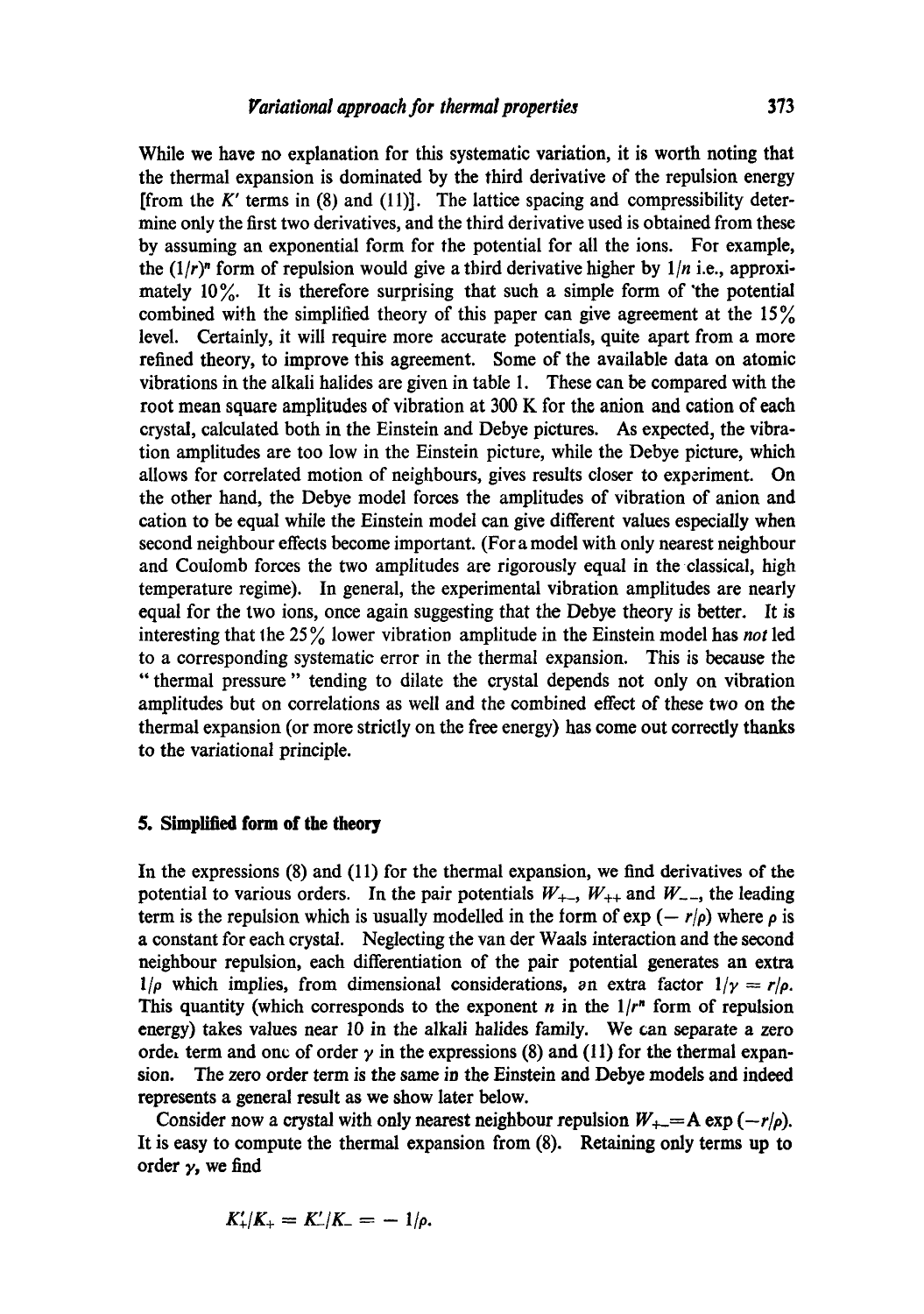Denoting the Madelung constant by  $a_M$ , the denominator of (8) at  $0^\circ$ K reads

$$
U''_0(r) = -\frac{2a_M e^2}{r^3} + \frac{n_1}{\rho^2} A \exp(-r/\rho).
$$

From the equilibrium condition

$$
a_M e^2/r^3 = \frac{n_1}{\rho} A \exp(-r/\rho).
$$
 (12)

(The error introduced by using the zero temperature equilibrium condition is of a higher order in  $k_BT$ ). Hence the thermal expansion takes the strikingly simple form

$$
a = \frac{3k_B/\rho}{r\left(-\frac{2a_Me^2}{r^3} + \frac{a_Me^2}{r^2\rho}\right)} = \frac{3k_B}{a_Me^2}(r+2\rho) = 1000 r (1+2\gamma). \tag{13}
$$

The Madelung constant has been taken to be 1.75 which is nearly the same for both the NaCI and CsCI structures. The values of thermal expansion calculated with equation (13) are shown in table 1.

In the Debye picture, we similarly find

$$
\frac{K'_l}{K_l} = -\frac{1}{\rho} \Big[ 1 + \frac{Cn_1}{l_1 a_M} \gamma \Big]; \quad \frac{K_t'}{K_t} = -\frac{1}{\rho} \Big[ 1 - \frac{Cn_1 \gamma}{l_1 a_M} \Big]
$$
(14)  

$$
a = \frac{3k_B}{a_M e^2} \Big[ r + \rho \Big[ 2 - \frac{Cn_1}{3a_M} \Big( \frac{2}{l_1} - \frac{1}{l_1} \Big) \Big] \Big]
$$

$$
= 1000 \ r \ (1 + 1.147 \ \gamma) \text{ for NaCl and } 1000 \ r \ (1 + 1.030 \ \gamma) \text{ (CSCl)}
$$
(15)

The effect of the Coulomb contribution as estimated by the Debye model is to lower the thermal expansion, as seen by comparing (15) and (13). The leading term is however the same as that in the Einstein model, *viz.*,  $a = 1000r$  and this leads one to suspect that this is a model independent result.

To derive this we note that to order  $k_B T$ , the free energy is correctly given by the quasiharmonic approximation (Liebfried and Ludwig 1961), where we only take the volume dependence of the harmonic frequencies into account. In this approximation, the entropy is given by

$$
\sum_{i} k_B \ln \left( \frac{k_B T}{h v_i} \right)
$$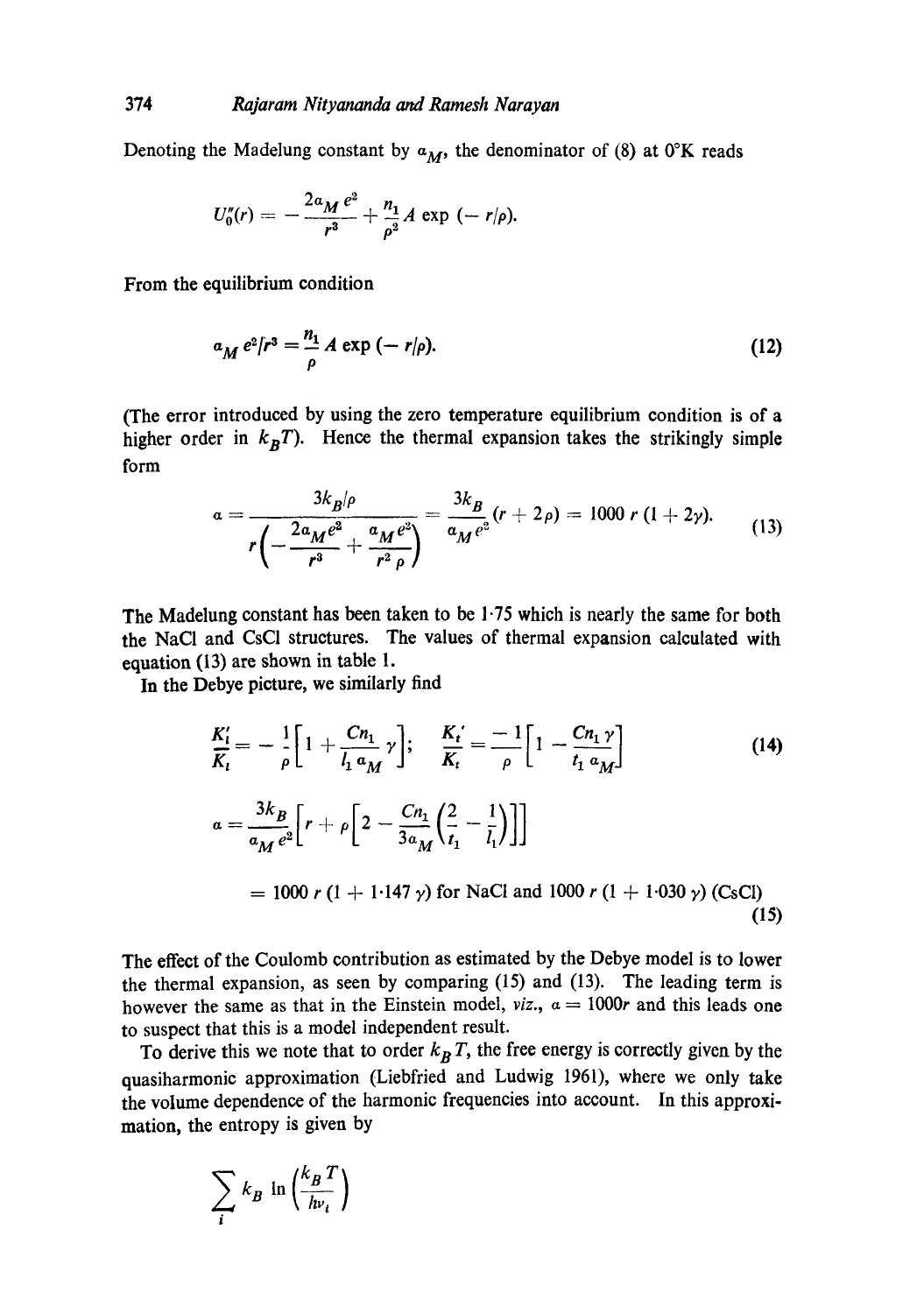(where the summation is over the modes of the crystal) and the internal energy by the equipartition value. From the equilibrium condition  $\partial F/\partial r = 0$  we get

$$
\sum_i (k_B T) \frac{1}{v_i} \left( \frac{\partial v_i}{\partial r} \right) + 2N \frac{\partial U_0(r)}{\partial r} = 0,
$$

and on differentiating with respect to temperature,

$$
- k_B \sum_{i} \frac{1}{v_i} \frac{\partial v_i}{\partial r} + \frac{\partial^2 U_0(r)}{\partial r^2} \frac{dr}{dT} = 0,
$$
  
*i.e.*  $a = \frac{1}{r} \frac{dr}{dT} = \frac{k_B}{r} \frac{\sum_{i} \frac{1}{v_i} \frac{\partial v_i}{\partial r}}{\sum_{i} \frac{\partial v_i}{\partial T}}.$  (16)

The dependence of the individual frequencies  $v_i$  upon the lattice spacing r is different but we need only an average over the whole spectrum. We can evaluate this as follows

$$
\sum_{i} \frac{\partial}{\partial r} \ln \nu_{i} = \frac{\partial}{\partial r} \sum_{\mathbf{k}} \ln \det M(\mathbf{k}), \qquad (17)
$$

where  $M(k)$  is the dynamical matrix whose eigenvalues give the frequencies of the different lattice modes (in this case six) at wave vector k. A typical demerit of this matrix is, for example, the force on the anion in the  $x$ -direction per unit displacement of the cation lattice in the y.direction, modulated at wave vector k. All we need to note is that this has contributions from both the short-range repulsion and the Coulomb force, which vary as  $(A/\rho^2)$  exp  $(-r/\rho)$  and  $De^2/r^2$  (D is a dimensionless lattice sum). In comparing the two terms we can again use the equilibrium condition [equation (12)] to conclude that the Coulomb contributions to the dynamical matrix are of order  $\gamma$  compared to those from short-range repulsion. To the lowest order in  $\gamma$ , we then find that  $(1/\nu_i)$   $(\partial \nu_i/\partial r) = -1/\rho$  for all modes. Returning to (16), the thermal expansion is given by

$$
a = \frac{3k_B}{a_M e^2} r,
$$
\n(18)

which is identical to the zero order term in  $(8)$ ,  $(11)$  and  $(13)$ . We thus conclude that the success of the Einstein or Debye pictures in spite of the simplified view they take of the lattice spectrum is based on the smallness of  $\rho/r \approx 1/10$ ) as well as the ability of the variational principle to come up with optimal values of the parameters in these pictures.

**P.--5**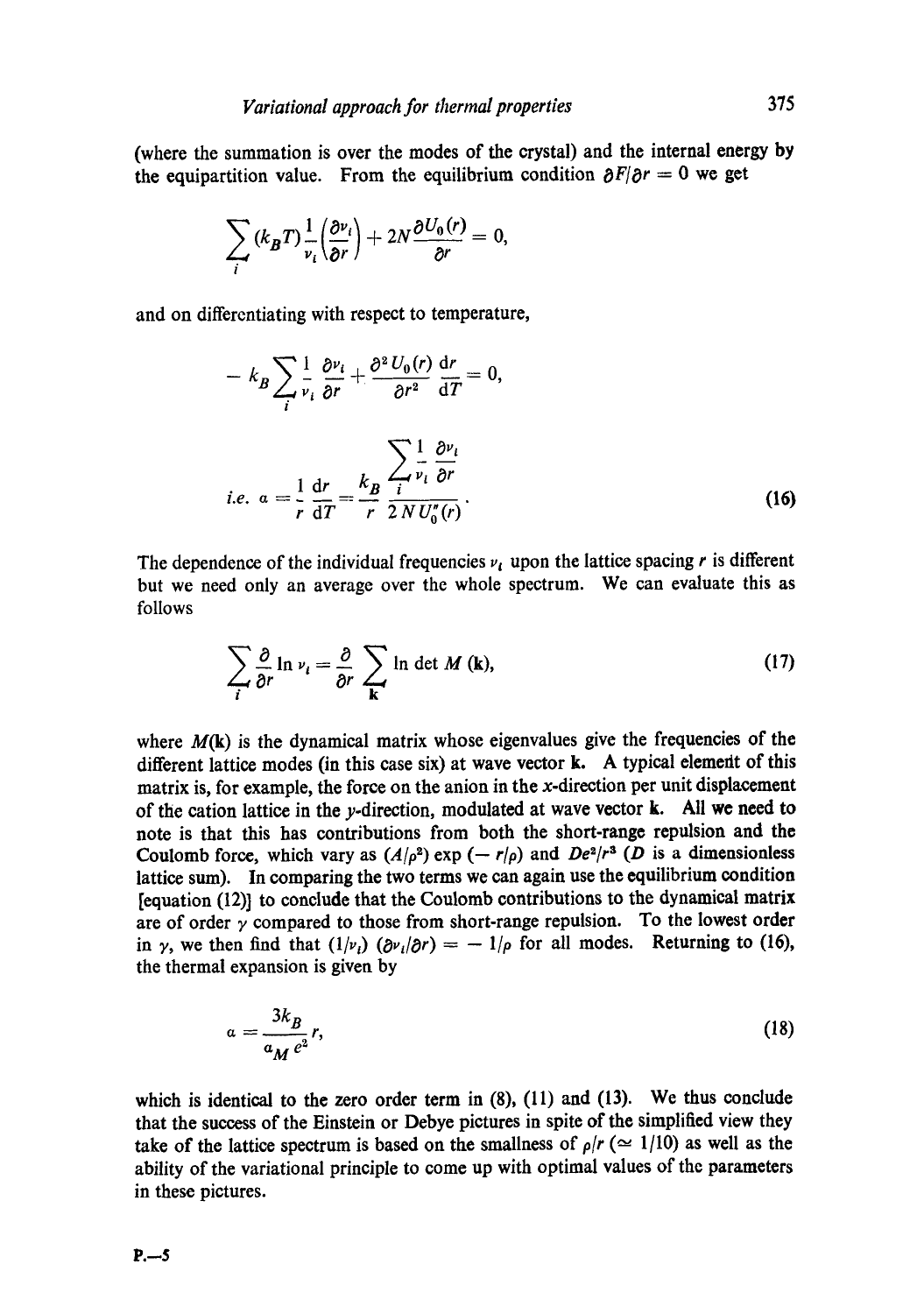# 376 *Rajaram Nityananda and Ramesh Narayan*

# **6. Conclusions**

The main result of this paper is that the physically motivated, approximate theory of thermal effects in ionic crystals given by Narayan and Ramaseshan (1980) can be derived from the variational principle of statistical mechanics and usually gives results in error by not more than about  $10-15\%$ . The ion-dependent approach to repulsion developed by these authors (Narayan and Ramaseshan (1976, 1977, 1978)) enables predictions to be made for crystals and structures other than those used to fit the parameters of the theory. This predictive power can now be extended to thermal effects with some confidence, without either new parameters or elaborate calculations. Possible applications include thermal expansion and temperature induced transformations. The theory given in this paper is of course not a substitute for more sophisticated theories of anharmonicity (Cowley and Cowley 1965; Barron and Klein 1974) but fits well into the framework of semiempirical theories, such as that of Narayan and Ramaseshan, which attempt to explore the systematics of the entire family of ionic crystals in a conceptually and computationally simple way.

### **Acknowledgement**

We thank Prof. M A Viswamitra who very kindly provided the experimental vibration amplitudes listed in Table 1.

## **Appendix**

### **Displacement correlation function and free energy for Debye model**

Consider a longitudinal elastic wave of wave vector **k** and maximum displacement  $u_t$ , propagating with velocity  $c_i$  along a direction making polar angles ( $\theta$ ,  $\phi$ ) with the  $z$ -axis. Two atoms separated by a distance  $R$  along the  $z$  axis undergo oscillations along z given by  $u_z(0) = u_1 \cos \theta \cos \omega t$  and  $u_z(R) = u_1 \cos \theta \cos (\omega t - k R \cos \theta)$ . We are interested in the correlation  $\phi_I(R)$  between the displacements  $u_z(0)$  and  $u<sub>z</sub>$  (R) of two atoms separated by R. The contribution of this wave to the mean square displacement  $\phi(0)$  is  $\frac{1}{2} u_i^2 \cos^2 \theta$  and to the longitudinal displacement correlation function  $\phi_i(R) = \langle u_z(0) u_z(R) \rangle$  is  $\frac{1}{2} u_i^2 \cos^2 \theta \cos (k \cdot R \cos \theta)$ . The contribution to the transverse correlation function  $\langle u_x (0) u_x (R) \rangle$  is  $\frac{1}{2} u_t^2 \sin^2 \theta$  $\cos^2 \phi \cos (k \ R \cos \theta)$ . In thermal equilibrium there are no phase correlations between different modes and their contributions to the mean square amplitude and correlation function can be added. The average kinetic energy in a mode of angular frequency  $\omega$  is  $\frac{1}{2} M (\omega^2 u^2 / 2)$  where M is the mass of the crystal and ou the velocity amplitude. From the equipartition law  $u^2 = 2 k_B T/M\omega^2 =$  $2 k_B T/Mc^2 k^2$  for a mode of velocity c.

By similar arguments, we can find the contribution of the two degenerate transverse modes of wave vector **k** to  $\phi$  (0),  $\phi$ <sub>*i*</sub> (R) and  $\phi$ <sub>*t*</sub> (R). These are  $\frac{1}{2}u_i^2 \sin^2 \theta$ ,  $\frac{1}{2} u_r^2 \sin^2 \theta \cos (k \ R \cos \theta)$  and  $\frac{1}{2} u_r^2 (1 - \sin^2 \theta \cos^2 \phi) \cos (k \ R \cos \theta)$ . Combining all contributions for a crystal of volume  $V$  we have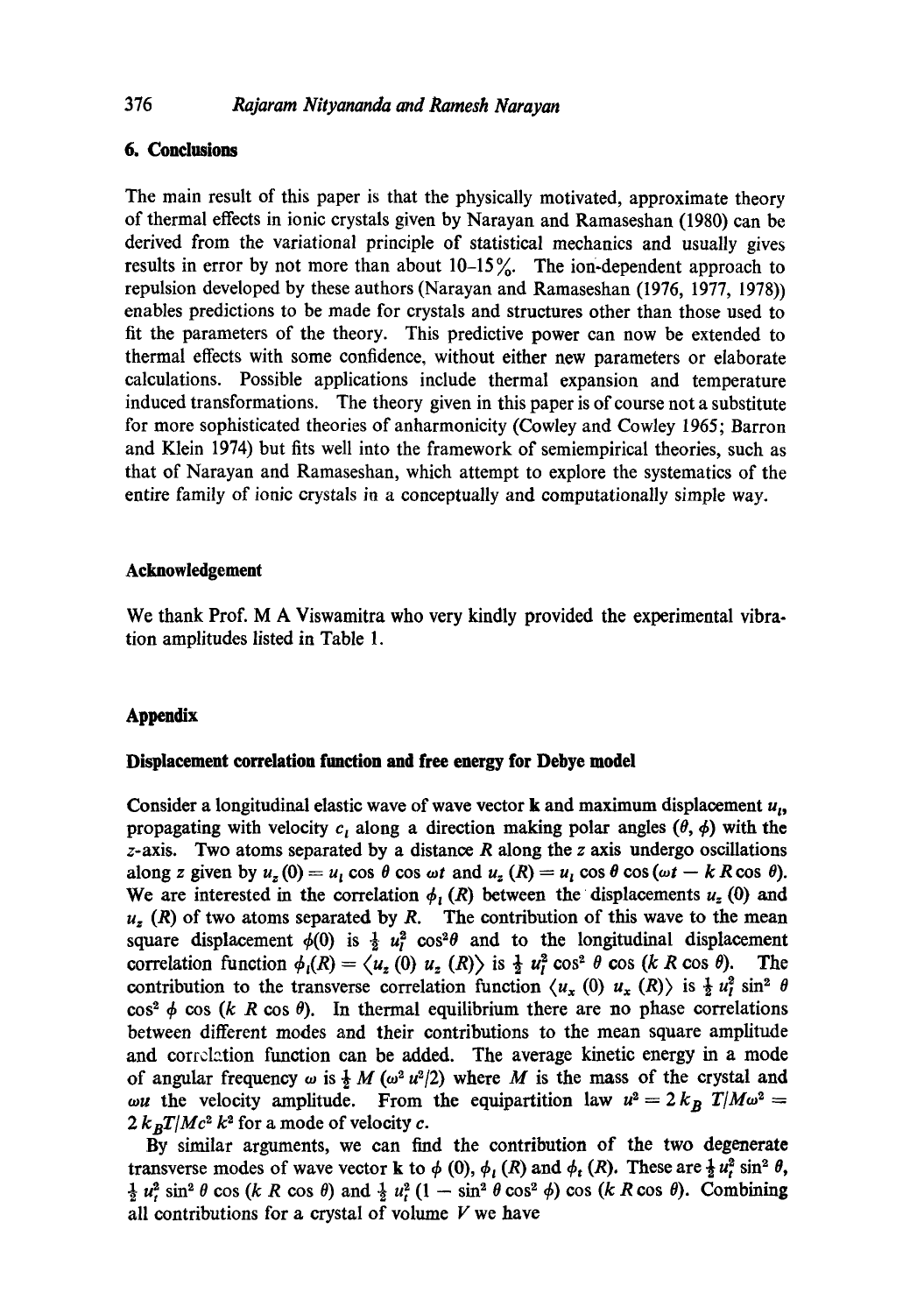*Variational approach for thermal properties* 377

$$
\phi_{l}(R) = \frac{k_B T}{M} \frac{V}{(2\pi)^3} \int d^3 \mathbf{k} \left[ \frac{1}{c_l^2 k^2} \cos^2 \theta \cos (k \ R \cos \theta) + \frac{1}{c_l^2 k^2} \sin^2 \theta \cos (k \ R \cos \theta) \right]
$$
\n(19)

$$
\phi_t(R) = \frac{k_B T}{M} \frac{V}{(2\pi)^3} \int d^3 \mathbf{k} \left[ \frac{\sin^2 \theta \cos^2 \phi}{c_l^2 k^2} \cos (k \ R \cos \theta) + \frac{(1 - \sin^2 \theta \cos^2 \phi)}{c_l^2 k^2} \cos (k \ R \cos \theta) \right].
$$
\n(20)

The integrals over  $\theta$  and  $\phi$  can be done, leaving one over  $u = kR$  from 0 to  $k_D R$ where  $k_D$  is the Debye cut-off wave vector. We can also use the mass per ion pair m and the volume per ion pair  $\lambda r^3$ . For the mean square displacement,  $\phi_l$  (0) =  $\phi_t$  (0) is used. The result is

$$
\phi_{l}(R) = \frac{k_{B}T}{m} \frac{\lambda r^{2}}{4\pi^{2}} \left(\frac{r}{R}\right) \left[\frac{2I_{0} - 4I_{1}}{c_{l}^{2}} + \frac{4I_{1}}{c_{l}^{2}}\right],
$$
\n(21)

$$
\phi_t(R) = \frac{k_B T}{m} \frac{\lambda r^2}{4\pi^2} \left(\frac{r}{R}\right) \left[\frac{2I_1}{c_i^2} + \frac{2I_1 - 2I_0}{c_i^2}\right].
$$
\n(22)

$$
\phi(0) = \frac{(k_D r)}{6\pi^2} \frac{k_B T}{m} \lambda r^2 \left[ \frac{1}{c_i^2} + \frac{2}{c_i^2} \right],
$$
\n(23)

where 
$$
I_0(R) = \int_0^R \frac{\sin u}{u} du
$$
,  $I_1(R) = \int_0^R \frac{\sin u - u \cos u}{u^3} du$ 

$$
I_0(\infty) = 2 I_1(\infty) = \pi/2, k_D R = 3.89778 \text{ (NaCl)} = 4.25296 \text{ (CsCl)}.
$$

It is easy to see that  $u_x(0)$  and  $u_{z,y}(R)$  are uncorrelated. With the help of the above correlation functions, we can compute the trial free energy in the Debye model. Consider a "bond" of length R, lying in the z direction, joining a pair of atoms with displacements,  $x_1 y_1 z_1$  and  $x_2 y_2 z_2$ . Let the potential V between these atoms be expressed as a function of the relative displacement

$$
x = x_2 - x_1, \quad y = y_2 - y_1, \quad z = z_2 - z_1.
$$

The quadratic terms in the energy read

$$
\frac{1}{2}\frac{\partial^2 V}{\partial x_1^2}x_1^2 + \dots + \frac{\partial^2 V}{\partial x_1 \partial x_2}x_1x_2 + \dots \tag{24}
$$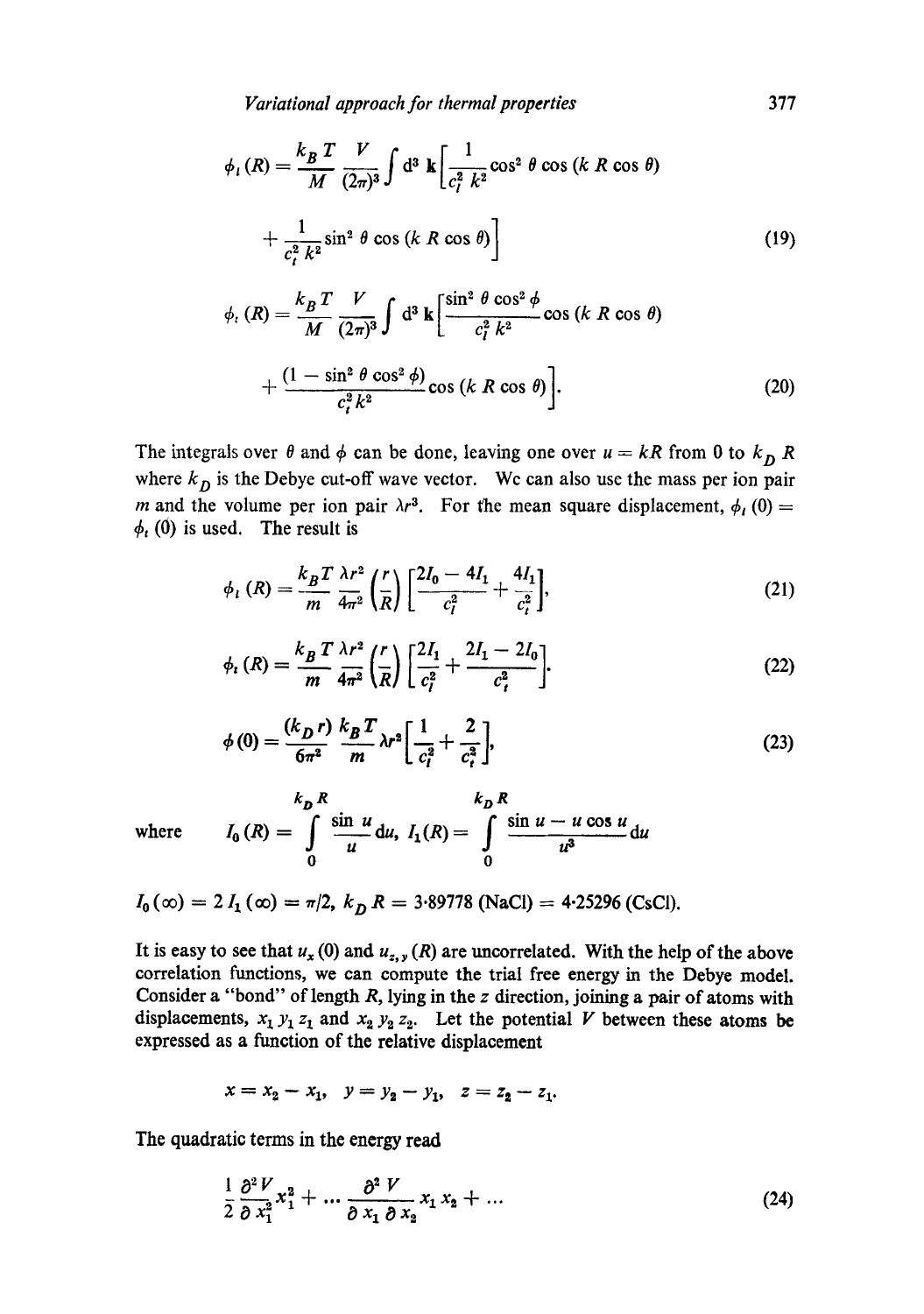The derivatives with respect to  $x_1$ ,  $x_2$ , etc., can be expressed in terms of those with respect to x, y, z. After averaging, products like  $x_1 x_2$  and  $z_1 z_2$  get replaced by the corresponding correlation functions  $\phi_t$  and  $\phi_t$  and we obtain

$$
\frac{1}{2}\left(\frac{\nabla^2 V}{3}\right)\phi(0) - \frac{\partial^2 V}{\partial z^2}\phi_t(R) - \frac{\partial^2 V}{\partial x^2} \cdot 2\phi_t(R). \tag{25}
$$

Since the longitudinal and transverse correlations are unequal, the latter two terms in the above equation do not reduce to  $\nabla^2$  V and therefore the Coulomb interaction contribution does not vanish.

The remaining steps in the derivation of the free energy are quite similar to the Einstein case, including the minimisation with respect to the characteristic frequencies  $(c_i/r)$  and  $(c_i/r)$  which enter *via*  $\phi_i$  and  $\phi_i$ .

The entropy term reads

$$
-TS = -2 Nk_B T \left[ \ln \left( \frac{c_l}{r} \right) + 2 \ln \left( \frac{c_t}{r} \right) \right],
$$
 (26)

and the energy term reads

$$
\langle H \rangle_0 = \frac{N k_B T}{M} \frac{\lambda}{4 \pi^2} \left\{ n_1 \left[ V_{rr} \left( \frac{\frac{2}{3} (k_D r) - 2 I_0 (r) + 4 I_1 (r)}{(c_i/r)^2} + \frac{\frac{4}{3} (k_D r) - 4 I_1}{(c_i/r)^2} \right) + \frac{V_r}{r} \left( \frac{\frac{2}{3} (k_D r) - 2 I_1 (r)}{(c_i/r)^2} + \frac{\frac{4}{3} (k_D r) - 2 I_0 (r) + 2 I_1 (r)}{(c_i/r)^2} \right) \right] + n_2 (a similar term for second neighbours) \right\}.
$$
 (27)

The potential V in (27) can be taken as  $W_{+-}$  in the first term,  $W_{--}$  and  $W_{++}$  in the second. The Coulomb term has the same basic structure as(25). It is a sum involving the correlation functions  $\phi_i$  (R) and  $\phi_i$  (R) given in (21) and (22) for all neighbours. In our calculations, we have replaced  $I_0$  and  $I_1$  by their asymptotic forms beyond second neighbours and by their computed values (from (23)) for the first and second neighbours. The Coulomb contribution to the trial free energy then reads

$$
\langle H_{\text{coulomb}} \rangle_0 = \frac{N k_B T}{M} \frac{\lambda}{4 \pi} \frac{e^2}{r^3} C' \bigg( \left( \frac{c_i}{r} \right)^{-2} - \left( \frac{c_i}{r} \right)^{-2} \bigg).
$$

Here C' is a lattice sum in which the distant terms have  $a \pm 1/R^4$  dependence coming from  $\pm 1/R^3$  (second derivative of the Coulomb potential) and  $1/R$  (asymptotic behaviour of correlations in the Debye model).